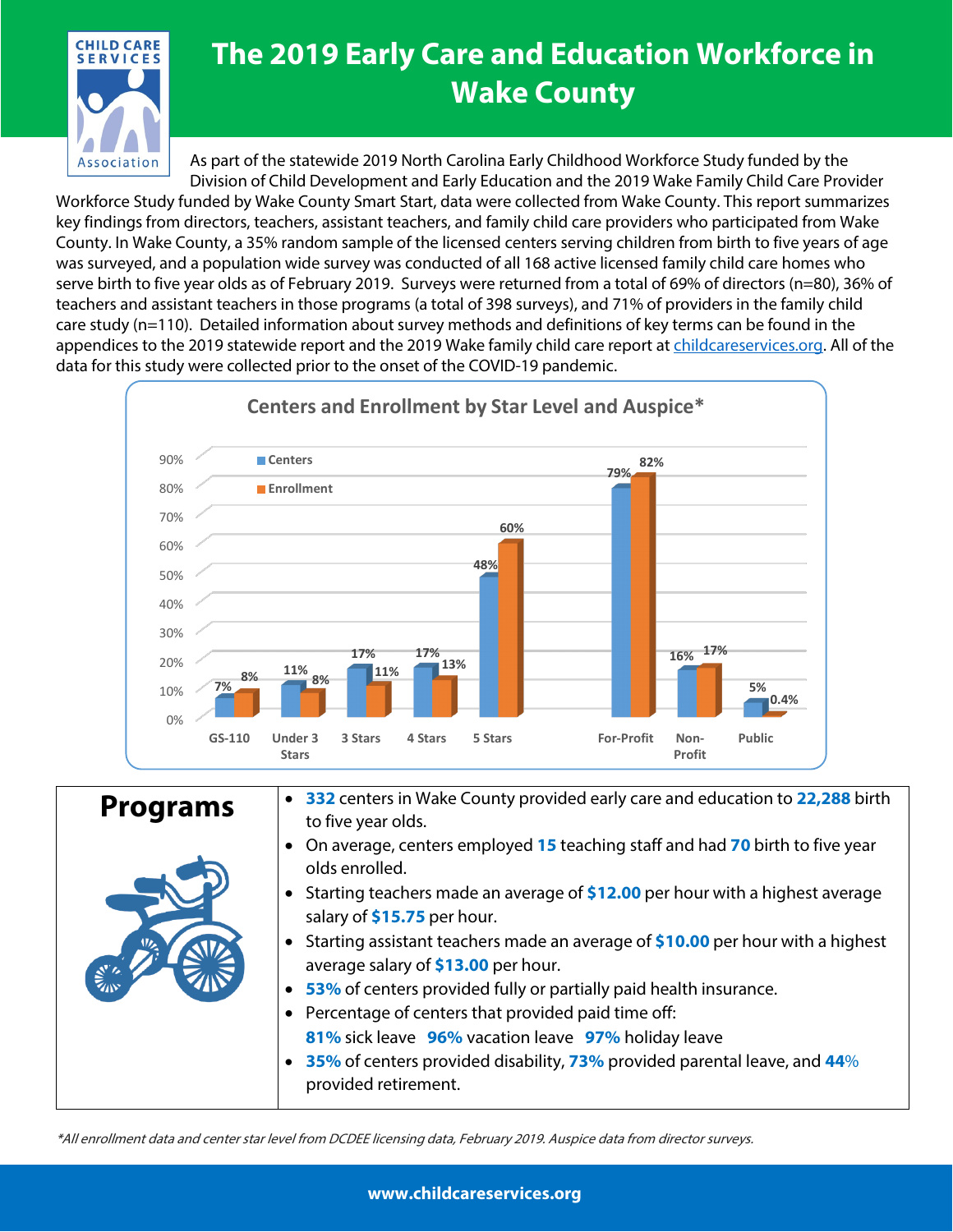| <b>Education</b>                      | 94% of directors and 64% of the center-based teaching staff had at least an<br>associate degree in any field of study. Statewide, 87% of directors and 62% of<br>the teaching staff had at least an associate degree in any field of study.<br>A degree specifically in the early childhood education field provides unique<br>$\bullet$<br>knowledge for those working with<br>young children. In the county, 51%<br>of directors and 30% of the<br>teaching staff had at least an<br>associate degree specifically in the<br>field of early childhood education.<br>Statewide, 50% of directors and<br>40% of the teaching staff had at<br>least an associate degree<br>specifically in the field.<br>Nearly all directors and center teaching staff had taken at least one college level<br>course in the early childhood education field. Further, 81% of directors and<br>51% of the teaching staff, had taken six or more courses in early childhood<br>education. |
|---------------------------------------|--------------------------------------------------------------------------------------------------------------------------------------------------------------------------------------------------------------------------------------------------------------------------------------------------------------------------------------------------------------------------------------------------------------------------------------------------------------------------------------------------------------------------------------------------------------------------------------------------------------------------------------------------------------------------------------------------------------------------------------------------------------------------------------------------------------------------------------------------------------------------------------------------------------------------------------------------------------------------|
| <b>Experience/</b><br><b>Turnover</b> | 6.6 years: average time directors had been in their programs compared to 6.4<br>years statewide.<br><b>3.1</b> years: average time the center teaching staff had been in their programs<br>$\bullet$<br>compared to 3.8 years statewide.<br>20.0 years: average time directors had been working in the early childhood<br>$\bullet$<br>education field compared to an average 20.0 years statewide.<br><b>10.0</b> years: average time the center teaching staff had been working in the early<br>$\bullet$<br>childhood education field compared to 12.0 years statewide.<br>Over the prior 12 months, 22% of the full time teaching staff left their early care<br>$\bullet$<br>and education program. Approximately 19% of the teaching staff plan to leave<br>the field in the next three years. Similarly, 4% of the directors plan to leave the<br>field in the next three years.                                                                                  |
| <b>Compensation</b>                   | On average, the early care and education teaching staff made \$13.75 per hour<br>$\bullet$<br>and directors made \$24.04 per hour. The statewide average for the center-<br>based teaching staff was \$12.00 per hour. The statewide average director wage<br>was \$19.23 per hour.                                                                                                                                                                                                                                                                                                                                                                                                                                                                                                                                                                                                                                                                                      |

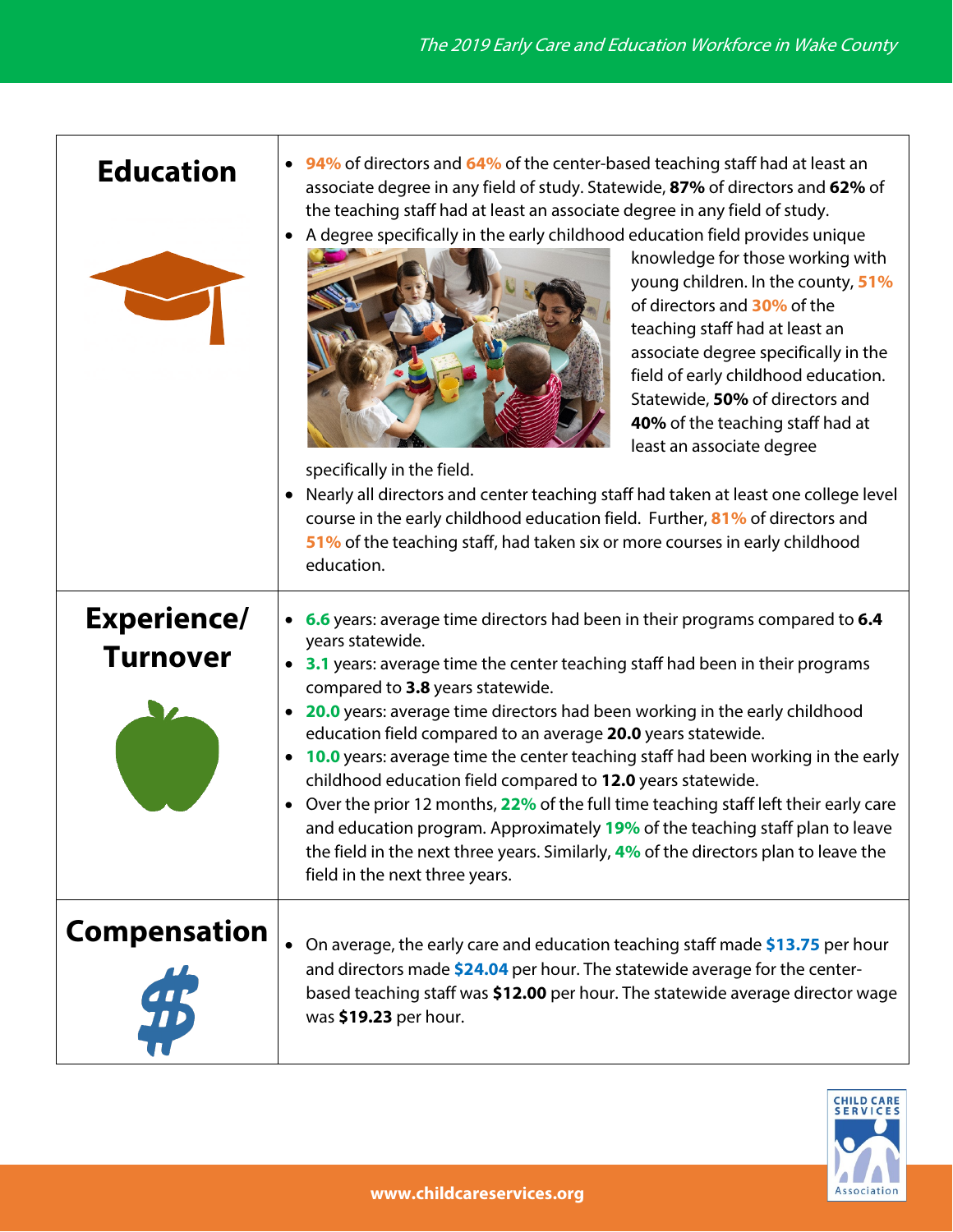| <b>Demographics</b>                                                                              | Median director age: 43 years old.<br>Median teaching staff age: 37 years old.<br>94% of directors and 98% of the teaching staff were female (remaining<br>percentage was male, non-binary, or preferred not to answer).<br>• 47% of directors and 53% of the teaching staff were people of color.<br>5% of directors and 11% of the teaching staff were Hispanic/Latinx/Spanish.<br>15% of the teaching staff had no health insurance from any source.<br>30% of the teaching staff received public assistance in the prior three years.                                                                                                                                                                                                                                                                                                                                                                                                                                                                                                                                                                                                                              |
|--------------------------------------------------------------------------------------------------|------------------------------------------------------------------------------------------------------------------------------------------------------------------------------------------------------------------------------------------------------------------------------------------------------------------------------------------------------------------------------------------------------------------------------------------------------------------------------------------------------------------------------------------------------------------------------------------------------------------------------------------------------------------------------------------------------------------------------------------------------------------------------------------------------------------------------------------------------------------------------------------------------------------------------------------------------------------------------------------------------------------------------------------------------------------------------------------------------------------------------------------------------------------------|
| <b>Comparing</b><br><b>Infant-Toddler</b><br>and 3-5 Year<br><b>Old Teaching</b><br><b>Staff</b> | 68% of the 3 to 5 year old teaching staff and 57% of the infant-toddler teaching<br>staff had a degree in any field. Statewide, 69% of the 3 to 5 year old teaching<br>staff and 53% of the infant-toddler teaching staff had a degree in any field.<br>The 3 to 5 year old teaching staff averaged 4.0 years in their current program<br>compared to 2.3 years for the infant-toddler teaching staff. Statewide, the 3 to 5<br>year old teaching staff averaged 4.0 years in their current program compared to<br>3.1 years for the infant-toddler teaching staff.<br>• The 3 to 5 year old teaching staff averaged 11.0 years in the field compared to<br>8.5 years for the infant-toddler teaching staff. Statewide the 3 to 5 year old<br>teaching staff averaged 13.0 years in the field compared to 10.2 years<br>statewide for the infant-toddler teaching staff.<br>The 3 to 5 year old teaching staff made \$14.00 per hour compared to \$13.00<br>$\bullet$<br>per hour for the infant-toddler teaching staff. Statewide, the 3 to 5 year old<br>teaching staff made \$12.45 per hour compared to \$11.00 per hour for the<br>infant-toddler teaching staff. |